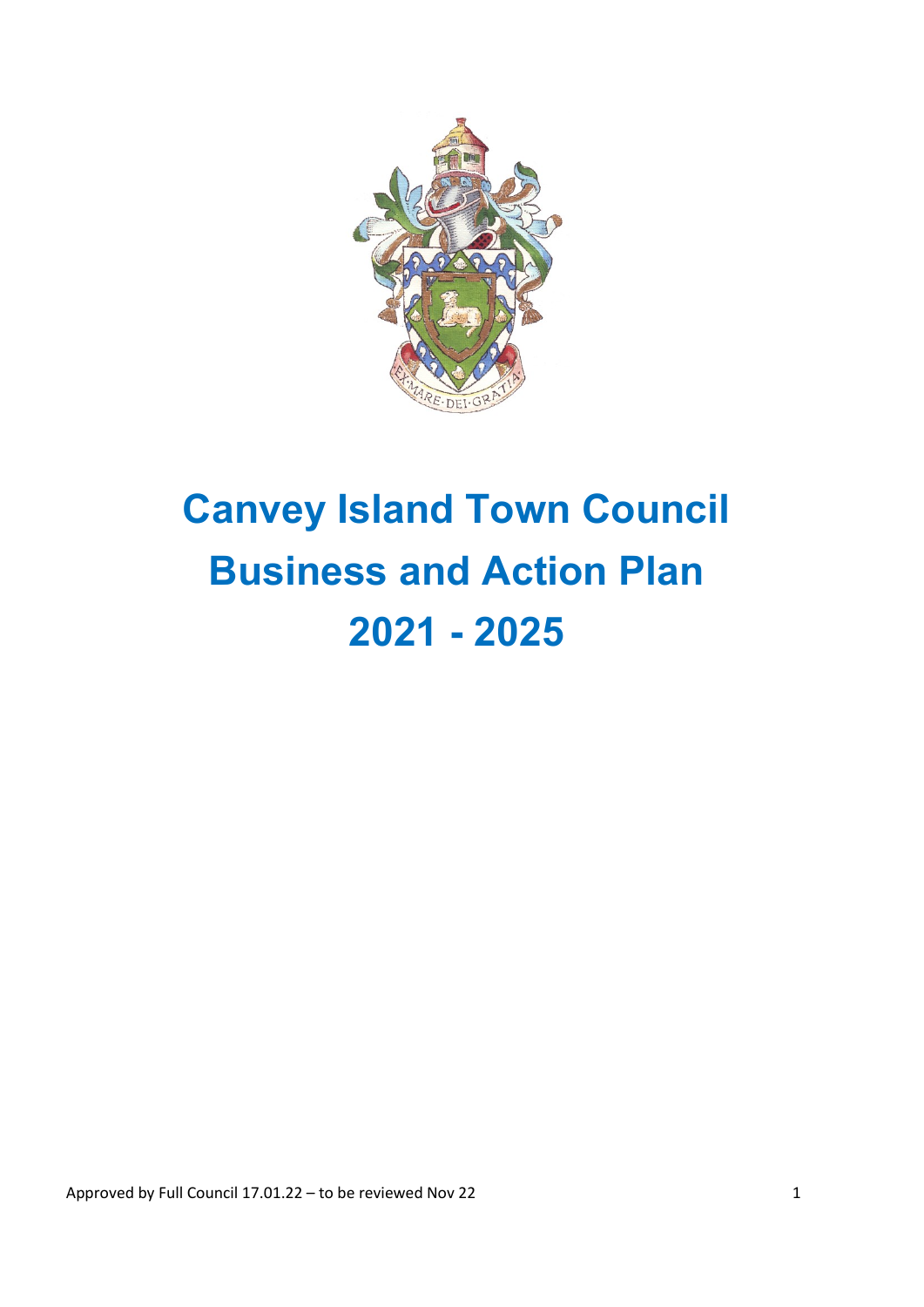#### **Introduction**

Canvey Island Town Council has represented Canvey Island since 2007, after a public petition to the Government where it was agreed to the designation of this new parish within the borough of Castle Point. Previously Canvey Island Urban District Council had been the local government body before the major re-organisation of local government in 1974.

A Town Council is the first tier of local government and provides additional services on the Island to those provided by Castle Point Borough Council and Essex County Council. It is an elected body corporate with perpetual succession made up of local people representing the interests of the community. The Town Council is often the first point of contact for residents, and it can signpost people to help and support, that it cannot provide.

#### **The Town**

Canvey Island lies off the Southeast coast of Essex in the Thames estuary. It is a unique place with an interesting and diverse history much of which can be attributed to its relationship with the changing water levels of the River Thames and the fact that the whole of the Island is below sea level.

The Island is commonly known for its Dutch influence and became home to around 200 Dutch immigrants in the early 17th century, who it is reported 'sought refuge from the Duke of Alba, the butcher of Flanders'. Two tiny Dutch cottages are preserved on the Island from this period of the Island's history one is still inhabited at 'Canvey Village' the other is preserved as a museum.

At the start of the 20th century, the population of Canvey numbered about 300 people. At about that time, Canvey was heavily promoted as a holiday destination, primarily for Londoner's, to escape the smog of the big city. By the end of the First World War the population had reached 1,795 and the people kept coming. Since the 1930's, the west side of the Island at Hole Haven has been developed for use as oil refineries, and oil and gas storage which has met with a great deal of public opposition. In more recent times, some of the land previously used for this purpose has been 'reclaimed' and is currently being developed as a nature reserve.

The population of the Island has grown significantly since the turn of the Century to a little under 40,000 (almost 16,000 homes). The Island is now largely urbanised and resident's value highly the remaining green spaces on the Island. Canvey has been earmarked for significant regeneration within the proposals for Thames Gateway and many improvements in local amenities, facilities and infrastructure are expected because of this.

The Island lies below sea level and its relationship with the surrounding sea, whilst rich in bounties, has also brought its share of tragedy. The devastating floods of 1953 saw 59 people on the Island lose their lives. The whole Island was evacuated. A memorial to the people who lost their lives that day can be found at Canvey Library. There has been significant investment put into raising the height of Canvey's 14 miles of sea walls both immediately after the floods and again in 1975 when the wall was raised by a further two metres.

#### **Council Services and Functions**

Town Council is responsible to residents for several services including:

- Management of recreational areas such as Canvey Lake, Concord Beach Tidal Pool, Labworth Memorial Gardens, Bandstand, Covid Memorial Garden, and the Tewkes Creek Wildflower Meadow.
- Consultee on Planning Applications within Canvey Island

Approved by Full Council 17.01.22 – to be reviewed Nov 22 2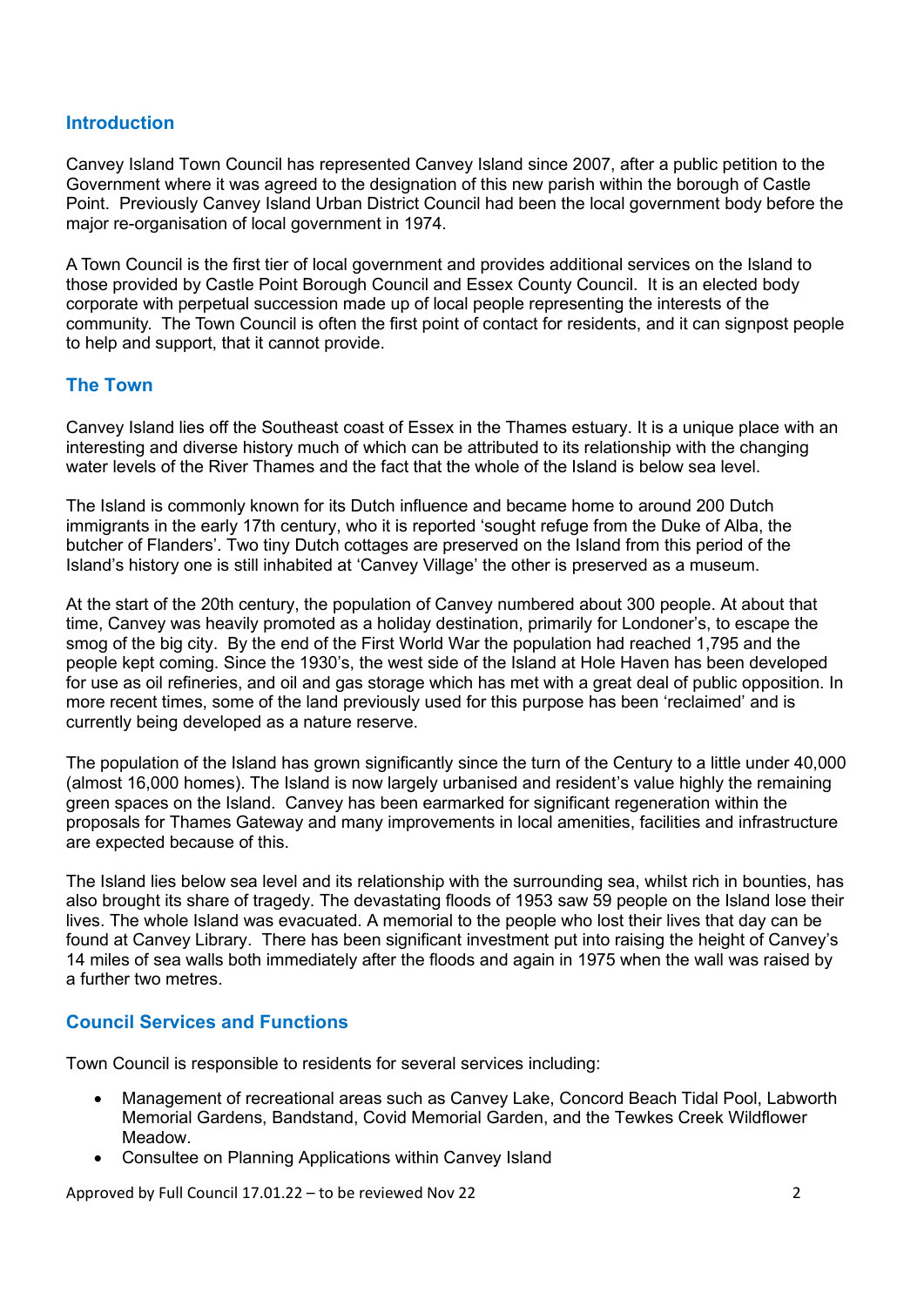- Annual Events Christmas Event, Armed Forces Day, Garden Trail and Community Awards
- Town Centre Planters, Hanging Baskets and Festive Lighting
- Planters at Jones Corner, Eastern Esplanade, Ferry Road and Canvey Way
- Two Allotments sites, Winter Gardens and Smallgains
- Management of Canvey Lake Playground
- Providing financial support to local groups though the Grant Scheme
- **Quarterly Newsletters**
- Preparation and production of the Town Guide
- Notice Boards in each ward and Way Markers Signs in the town centre.
- Blue Plaque Scheme
- Community Warden presence
- Community partnership working
- Working in partnership with ECC on public rights of way, footpaths etc
- Point of contact for County, Borough, and many other public services.
- Consultee on crime and disorder reduction

# **Vision**

Canvey Island Town Council is extremely proud of its town and works hard to ensure it continues to be a popular and desirable place to live, work and visit. The staff and councillors support and assist its residents, listen to issues, and provide useful signposts to other people and organisations. It provides many services and functions to support the town and its residents. It was awarded the Community Engagement Award in 2013 and Canvey Island has an incredibly unique and thriving community spirit. The Town Council have made considerable improvements to the community, by taking over the management of open spaces, and recently the Band Stand which is a focal point of the seafront and tourist destination. It has created many new initiatives within the town such as Lake Watch, Community Specials Scheme, Speed Watch, its heritage blue plaque scheme, summer events and community beach clean. It is actively attempting to preserve its green environment and encourages biodiversity, by responding proactively to planning applications to help safeguard the town from over development and developing projects such as tree planting to help with climate change and environmental degradation. The Council support many local clubs and organisations and help them continue their vital work with the community and act as a voice for the residents by liaising with other organisations and authorities on key strategic issues to ensure the best outcomes for the town and its community. The Council value its professionalism and reputation, striving hard to maintain high standards and to be a good employer and has been awarded the prestigious Quality Gold Award. See the Councils Mission Statement (Appendix A)

# **Structure**

Canvey Island Town Council consists of 11 Town Councillors, a Town Mayor, Deputy Town Mayor and 9 other councillors representing various wards which are East Ward, North Ward, South Ward, Central Ward, West Ward and Winter Gardens Ward. All 11 Town Councillors are elected every four years by residents, with the last election being in May 2019 and the next due in May 2023. A new Town Mayor and Deputy Town Mayor are elected every year by the Full Council.

The Town Council is managed by the Town Clerk (Proper Officer), Deputy Clerk who is also the Responsible Financial Officer and employs 2 other staff members a Community & Events Officer and Community Warden. All staff work on part time hours.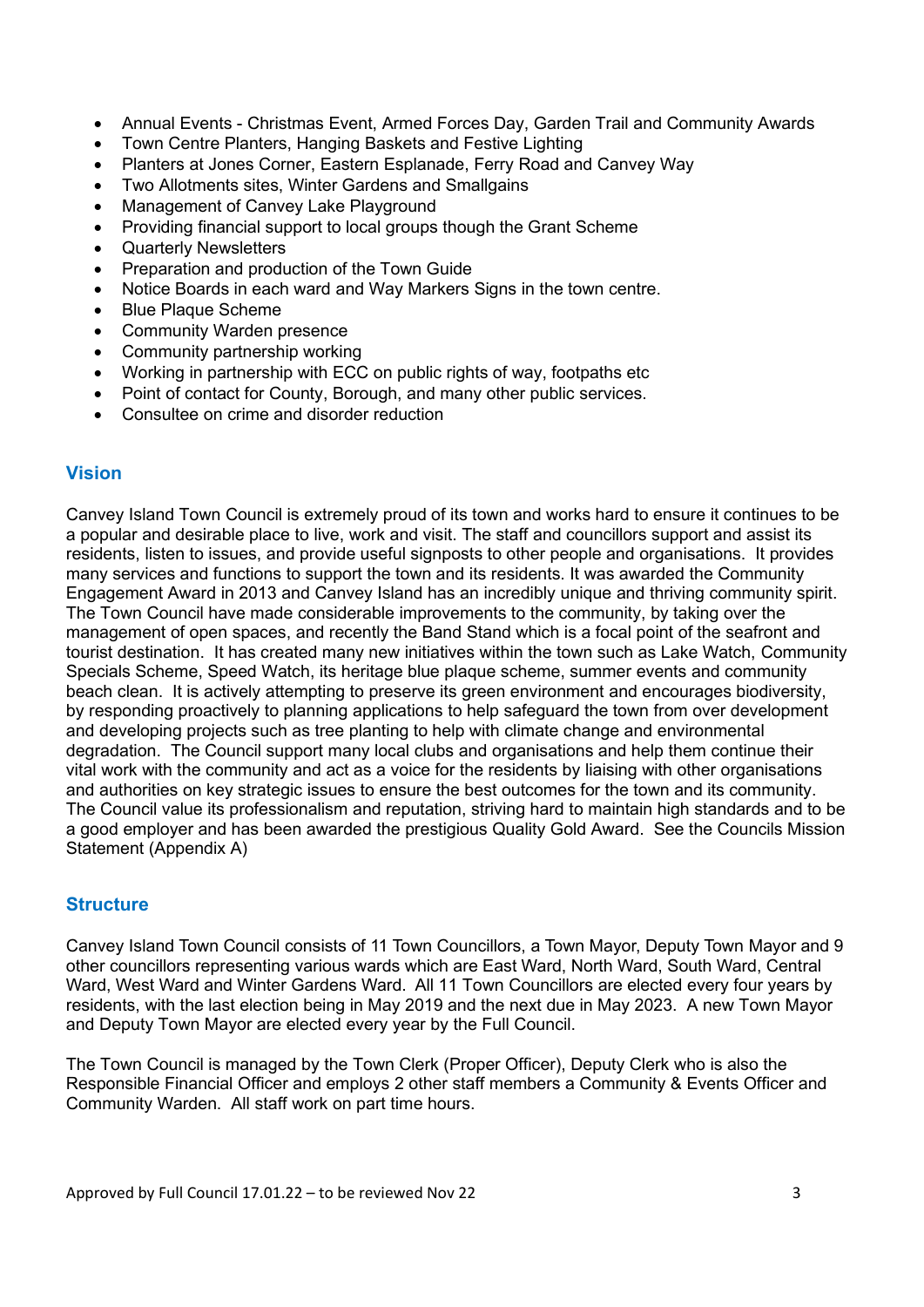Full Council meet once every six weeks on a Monday evening at the Council Offices in accordance with its Standing Orders and terms of reference. The Council changed its committee system in 2020 and now only has the following committees:

- Policy & Finance (no delegated powers)
- Planning
- Personnel

Some business is also considered through working parties. These groups work on one-off, short-term projects and make recommendations to Full Council.

#### **Finances**

Canvey Island Town Council is funded by the precept (part of the council tax which is allocated to the Town Council) and income from donations or services at events. The precept is public money and Council ensure that it is spent effectively and wisely. It will always look at best value whilst still providing high quality services, projects, and functions. The Council follows strict controls, and all activities are audited and transparent.

For the 2022-23 financial year, the precept for a Band D equivalent property is £21.87 per annum. The Council review its spending requirements on an annual basis, keeping its reserves at a sustainable level to minimise risk and earmark reserves for specific projects as required. It operates an income and expenditure budget and holds adequate general reserves.

# **Key Objectives**

Canvey Island Town Council review its four-year plan annually and in line with its budgets.

The Council's Key Objectives over the next four years are listed below.

# **Project 1**

#### **Health & Wellbeing**

The Town Council want the people in Canvey Island to live healthy, happy, and full lives and to be able to fulfil their potential, including those who might be vulnerable. We want everybody to live in a strong, sustainable, and supportive community with good opportunities for work and other meaningful activity and a healthy standard of living. We want everybody to be able to maximise their capabilities with control over their own lives, including the ability to make healthy lifestyle choices for themselves and their families. We want to ensure that everyone can enjoy life long into old age. We want everyone to have access to high quality health services delivered in the right way at the right time when they need specialist help and support.

Canvey Island has an estimated population of 38,689 with more than 55% being over 65. There are areas within Canvey Island that has low income and high health deprivation along with above average levels of obesity and below average life expectancy.

For some social isolation can be a huge issue. Social isolation is as deadly as smoking and can lead to all sorts of ill health including, mental health issues, weight management issues and inactivity.

In some cases, health impacts can be negated through non-medical means. For example, volunteering even for an hour can make people feel needed, respected, and fulfilled. Taking part in a guided walk or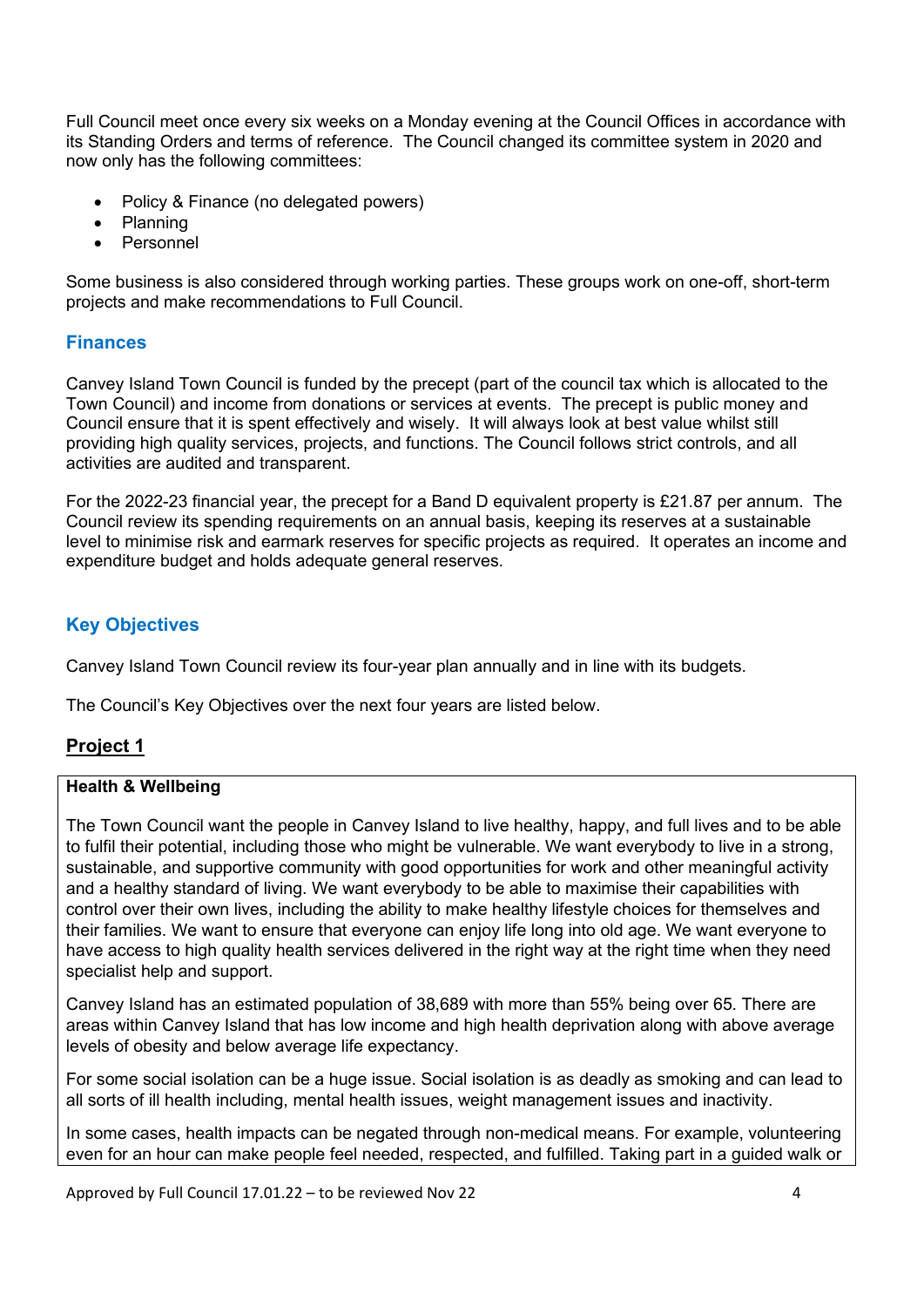sitting on a 'chat a while' bench and talking briefly to a stranger can lead to more social inclusion and a happy life.

Either setting up our own initiatives or by engaging with partners focus should be made in four areas:

- Improving mental health and wellbeing
- Addressing obesity, improving diet, and increasing physical activity
- Influencing conditions and behaviours linked to health inequalities.
- Enabling and supporting people with long-term conditions and disabilities.

| <b>Timescale</b> | 2020 - 2025                                                                                                                                                                                                                                                                                                                                                                                                     |
|------------------|-----------------------------------------------------------------------------------------------------------------------------------------------------------------------------------------------------------------------------------------------------------------------------------------------------------------------------------------------------------------------------------------------------------------|
| <b>Budget</b>    | 901 9019 - Health & Wellbeing Plan - £2,500                                                                                                                                                                                                                                                                                                                                                                     |
| <b>Comments</b>  | The Town Council office is already a Keep Safe location, Dementia Friendly hub, is a J9<br>location and has a Hate Crime Ambassador. It runs volunteer programmes such as Lake<br>Watch and Speed Watch as well as setting up Beach cleans and litter picks throughout<br>the year which offers individuals the opportunity to get out of their house, feel a sense of<br>worth and creates a community spirit. |
|                  | We would like to build on these, but they need to be relevant to our residents and theirs<br>needs. We are lucky to have some fantastic volunteer groups and organisations already<br>operating in our area that we need to be able to offer something that is not necessarily<br>already available.                                                                                                            |

# **Project 2**

#### **Community Garden**

The Town Council is investigating the possibility of creating a Community Garden to bring residents together and help reduce crime in the area by increasing visibility and engaging citizens in positive initiatives in an urban area.

Community gardens offer people and the community many benefits. They provide opportunities for both recreational gardening and food production and are good for the environment. Gardens contribute to biodiversity of species and help to support populations of pollinators.

Community gardens contribute to a healthy lifestyle by:

- providing fresh, safe, affordable herbs, fruits, and vegetables
- helping to relieve stress and increase sense of wellness.
- getting people active, which improves overall physical health.
- providing social opportunities that build a sense of community and belonging.

giving people an opportunity to learn and share knowledge on gardening, nature, and cooking.

| <b>Timescale</b> | 2022                                                                                                      |
|------------------|-----------------------------------------------------------------------------------------------------------|
|                  |                                                                                                           |
|                  |                                                                                                           |
| <b>Budget</b>    | 901 9019 – Health & Wellbeing Plan - £2,500 (additional funding will be sought)                           |
|                  |                                                                                                           |
|                  |                                                                                                           |
|                  | <b>Comments</b>   The Town Council are keen to progress any project that has the benefit of enhancing the |
|                  |                                                                                                           |
|                  | health and wellbeing of its residents whilst also helping the environment.                                |
|                  |                                                                                                           |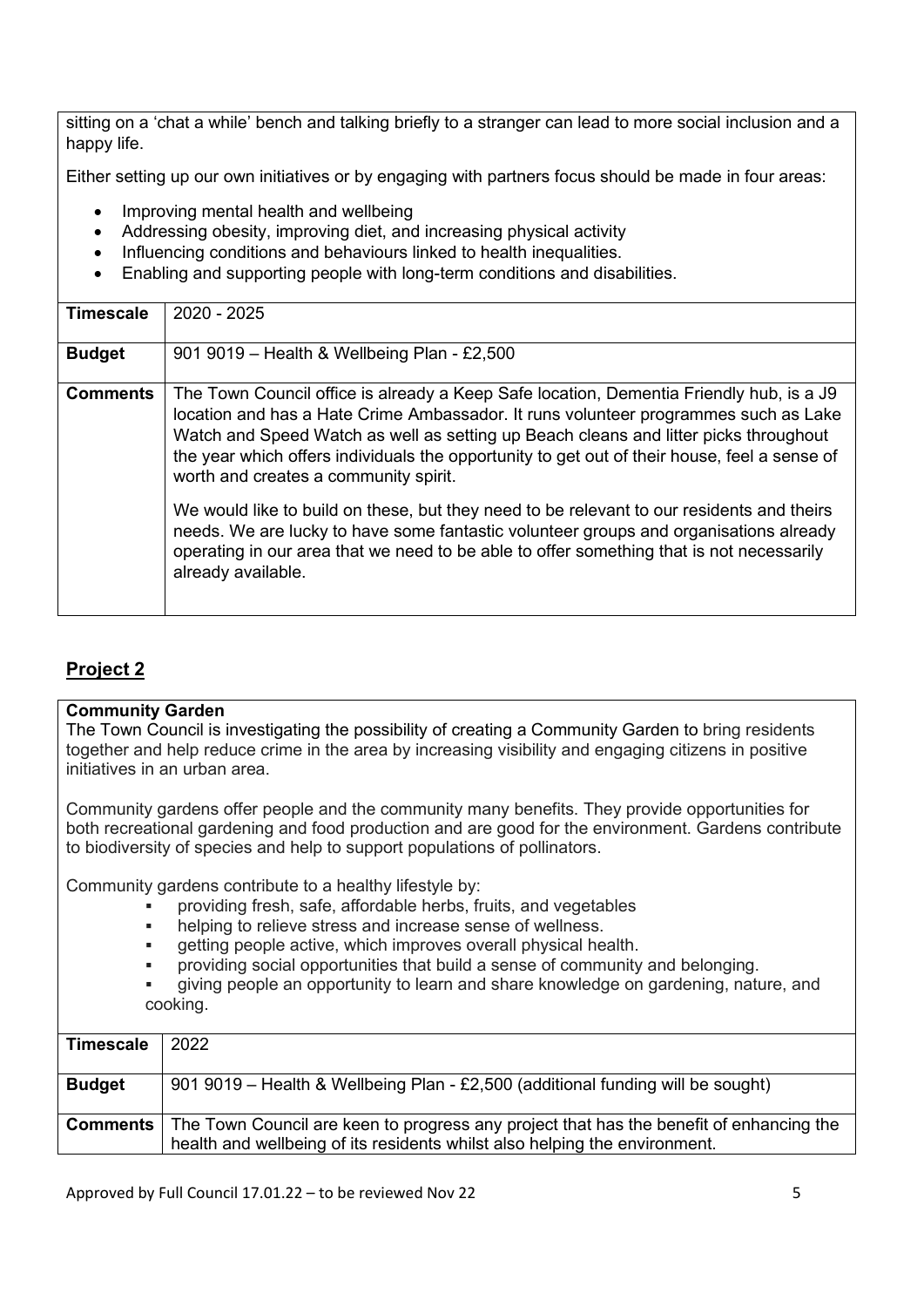# **Project 3**

### **Band Stand**

The Town Council took over the management of the Band Stand in 2019, fully refurbished it and wishes to enhance the community asset further by holding regular events during the summer periods, whether this be the usage of local businesses, community groups or bands or the Town Council.

| <b>Timescale</b> | Summer of 2022 - 2023                                                                                                                                                                                                                                                                                               |
|------------------|---------------------------------------------------------------------------------------------------------------------------------------------------------------------------------------------------------------------------------------------------------------------------------------------------------------------|
| <b>Budget</b>    | 201 4460 - Band Stand - £2,500                                                                                                                                                                                                                                                                                      |
| <b>Comments</b>  | The Town Council have written to all local businesses and developed a hiring policy for<br>the usage of the community. It was hoped that this would-be progressed for the summer<br>of 2021, however, due to the continuation of the COVID-19 outbreak it has been forced<br>to postpone these plans until 2022/23. |

# **Project 4**

#### **Community Computers**

The Town Council found during the pandemic that many services available to residents had been computerised. It decided that it wanted to purchase a laptop for community use to provide an internet service to members of the public which will be restricted to services that have been reduced by other authorities as the library will be available for all other uses. Many services no longer allow residents the ability to pay over the phone such as rent, or council tax so are pushing the use of the internet which many of the older community do not have or struggle with. Although the Library provide a computer service it is not always a private area should residents need to pay bills which can be provided in the council office.

As part of the Health & Wellbeing Plan the council wish to provide friendly drop-in sessions to provide help and advice where one-to-one support can be given. These sessions can be held at the offices, with volunteers, where attendees could use either the council's laptop or bring in their own devices.

| <b>Timescale</b> | <b>July 2022</b>                                                                                                                      |
|------------------|---------------------------------------------------------------------------------------------------------------------------------------|
| <b>Budget</b>    | 210 4235 – Community Engagement - £1,000                                                                                              |
| <b>Comments</b>  | The Town Council have sourced funding from the ECC Community Fund for 3 laptops<br>and the ECC Technology Fund for 3 Samsung tablets. |

# **Project 5**

#### **School Holiday Activities**

The Town Council have found that many families need free or affordable activities during the school holidays and plan to hold fun days by contacting local businesses that provide sports clubs for children and can arrange a day in school holidays where free sessions could be provided. Working in

Approved by Full Council 17.01.22 – to be reviewed Nov 22 6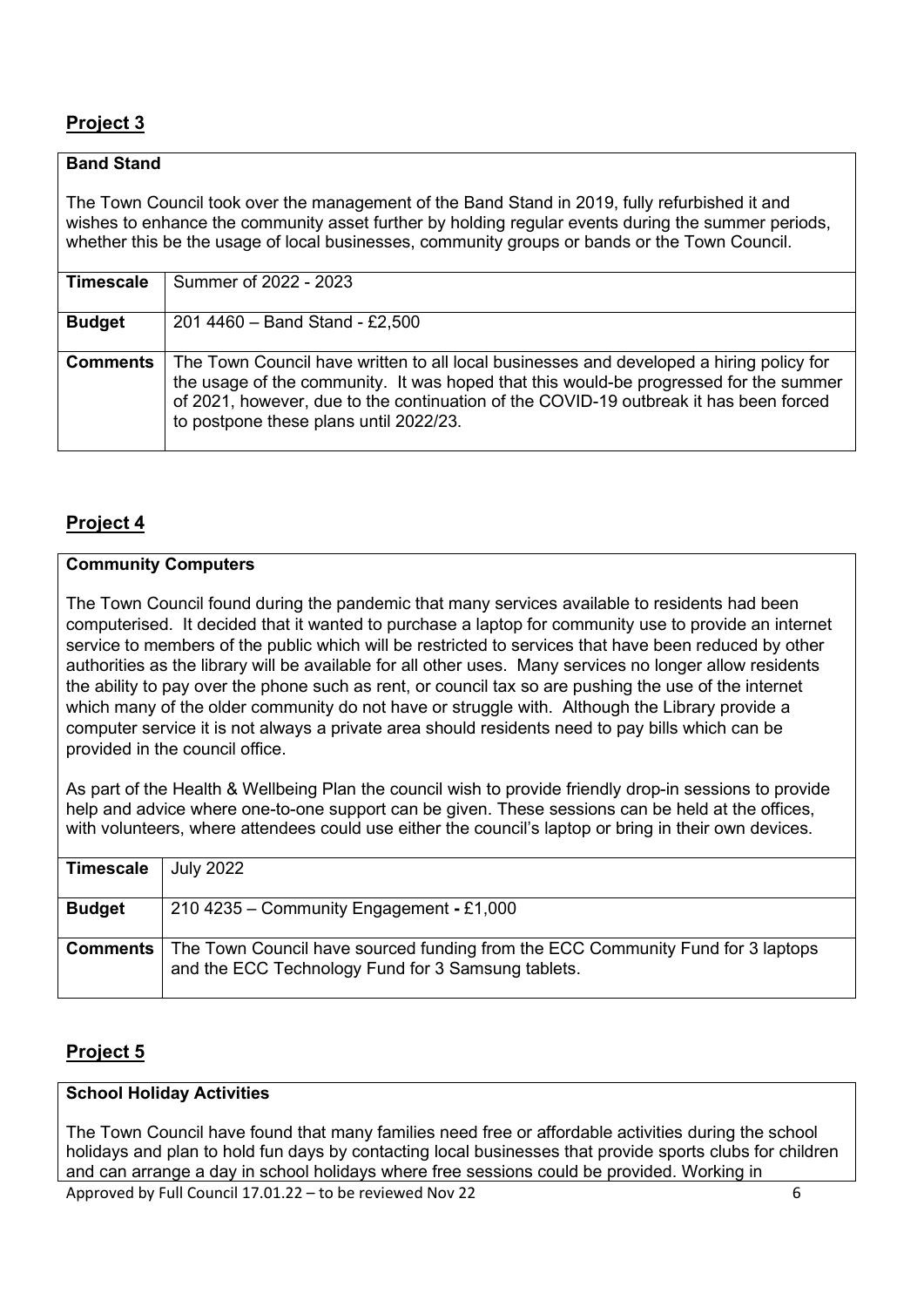partnership it can provide a space, if needed, they would provide the service with the possibility of gaining new members.

| 2022 - 2025                                                                                                                      |
|----------------------------------------------------------------------------------------------------------------------------------|
|                                                                                                                                  |
| 210 4235 – Community Engagement - £1,000                                                                                         |
|                                                                                                                                  |
| The Council will engage with Active Essex to work in partnership to provide services such  <br>as 3030 Essex and Essex ActivAte. |
|                                                                                                                                  |

#### **Budgets**

Canvey Island Town Council's budget preparations begin in September/October of each calendar year. It is reviewed by each committee and submitted to the Policy & Finance Committee to make recommendations to Full Council. The final budget is set in the December/January of the next year. Once the budget is agreed all spending is kept within budget. Should any further financial requirements be needed it is requested at Full Council by the Town Clerk.

Budgets are monitored by the Responsible Financial Officer and Town Clerk and reported to the Policy & Finance Committee at its quarterly meetings where the accounts are verified by the committee. General and Specific Reserves are set as part of the annual budget process.